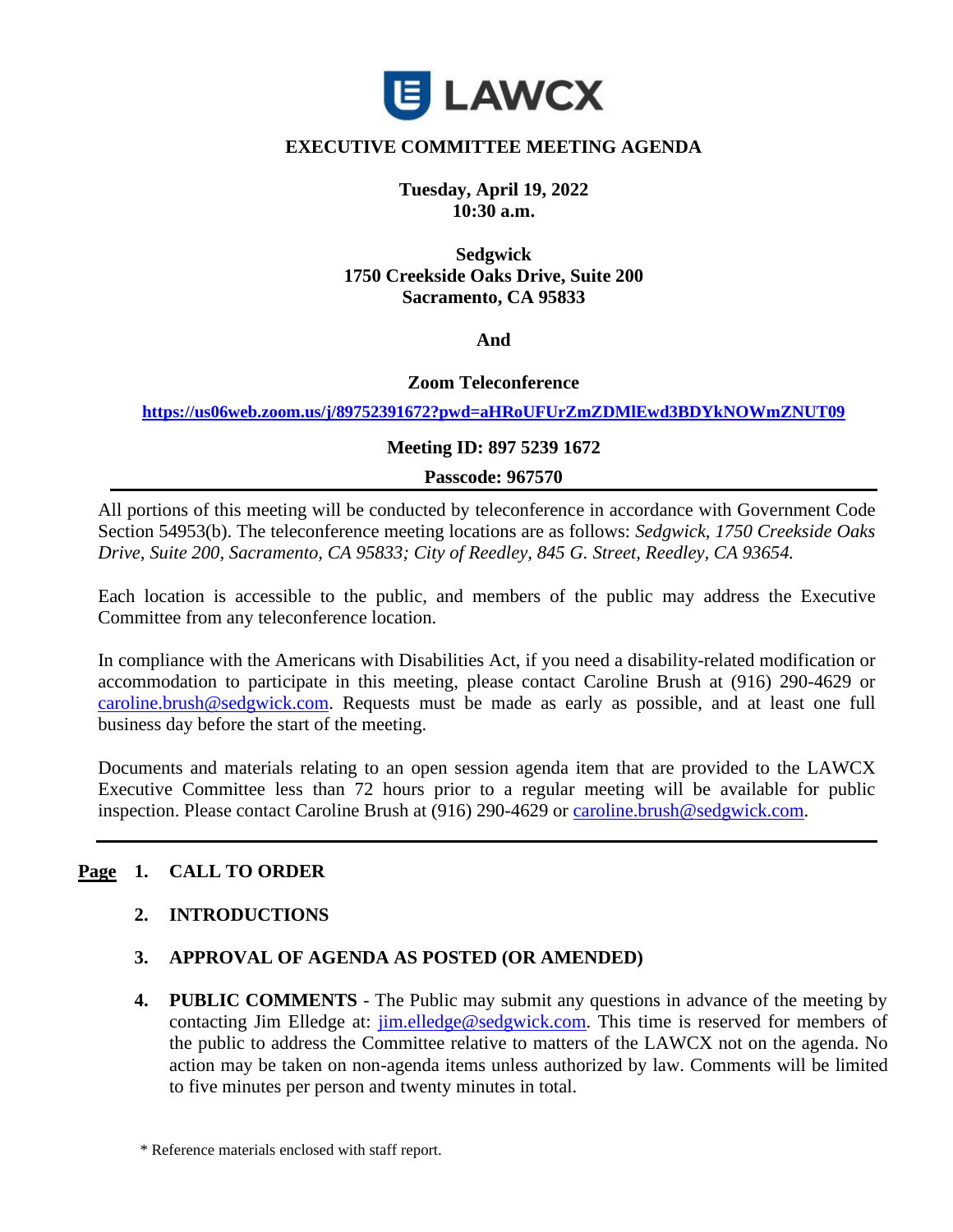# **5. CONSENT CALENDAR**

If a Committee member would like to discuss any item listed, it may be pulled from the Consent Calendar.

- **4** \*A. Minutes from the February 1, 2022, Executive Committee Meeting
- **9** \*B. Treasurer's Report dated March 31, 2022
- **50** \*C. Warrant Listing: February March 2022
- **51** \*D. Strategic Plan Dashboard
- **55** \*E. Risk Control Service Update
- **58** \*F. Conflict of Interest Code Biennial Review
- **62** \*G. 2021/22 Activity Summary
- **66** \*H. Board Document Review Schedule *Recommendation: Approval of consent calendar.*

# **6. ACTION/DISCUSSION ITEMS**

| 70  | $^*A.$          | Request for Proposal (RFP) for Financial Auditor Services                    |
|-----|-----------------|------------------------------------------------------------------------------|
|     |                 | Recommendation: Approve the issuance of a request for proposal for financial |
|     |                 | audit and tax preparation services for LAWCX and PRCC.                       |
| 79  | $*B.$           | <b>PFM Asset Allocation Study</b>                                            |
|     |                 | Recommendation: Provide direction to staff.                                  |
| 115 | $\rm ^*C.$      | Public Risk Captive of California Status Report                              |
|     |                 | Recommendation: Take action or direct staff as necessary.                    |
| 118 | $\mathrm{D}$ .  | Draft Memorandum of Coverage (MOC) for 2022/23 Program Year                  |
|     |                 | Recommendation: Recommend the Board of Directors approve the Memorandum      |
|     |                 | of Coverage for 2022/23 Program Year.                                        |
| 135 | $E$ .           | Proposed Budget for the 2022/23 Program Year                                 |
|     |                 | Recommendation: Recommend the Board of Directors approve the proposed        |
|     |                 | budget for the 2022/23 Program Year subject to the final excess insurance    |
|     |                 | premiums and membership changes.                                             |
| 155 | *F.             | <b>Results of Vendor Survey</b>                                              |
|     |                 | Recommendation: Review and File.                                             |
| 173 | $\mathcal{G}$ . | Draft Board of Directors Agenda for June 7, 2022                             |
|     |                 | Recommendation: Provide direction to staff regarding the meeting format,     |
|     |                 | location, and meeting content.                                               |

# **7. EXECUTIVE DIRECTOR'S REPORT**

# **8. CLOSING COMMENTS**

This time is reserved for comments by Committee members and/or staff and to identify matters for future Committee business.

- A. Committee
- B. Staff

# **9. AJOURNMENT**

\* Reference materials enclosed with staff report.